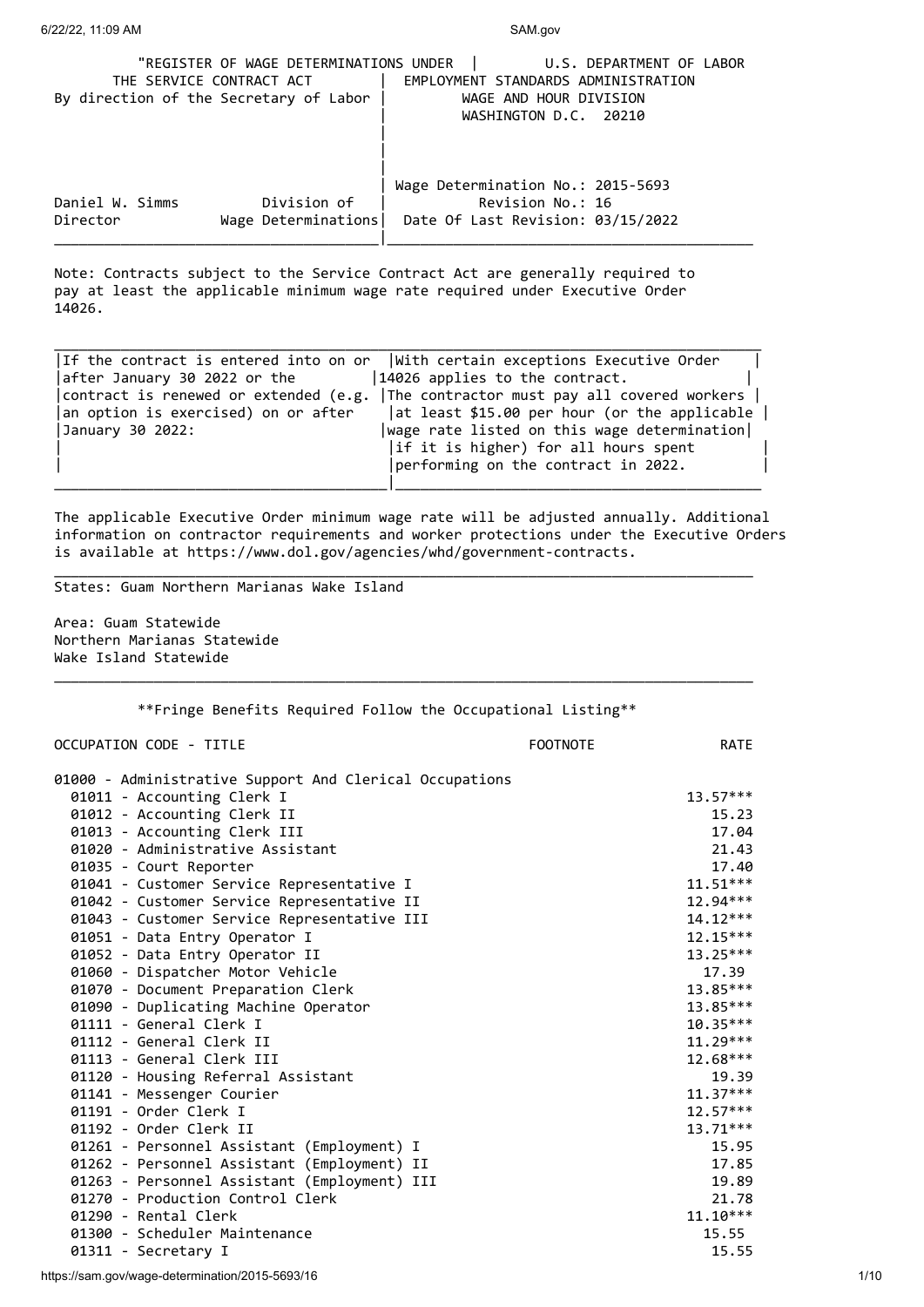| SAM.gov |  |
|---------|--|
|         |  |

| 6/22/22, 11:09 AM                                                             | SAM.gov                |
|-------------------------------------------------------------------------------|------------------------|
| 01312 - Secretary II                                                          | 17.40                  |
| 01313 - Secretary III                                                         | 19.39                  |
| 01320 - Service Order Dispatcher                                              | 15.40                  |
| 01410 - Supply Technician                                                     | 21.43                  |
| 01420 - Survey Worker                                                         | 16.96<br>$10.36***$    |
| 01460 - Switchboard Operator/Receptionist<br>01531 - Travel Clerk I           | 13.01***               |
| 01532 - Travel Clerk II                                                       | $14.12***$             |
| 01533 - Travel Clerk III                                                      | 15.09                  |
| 01611 - Word Processor I                                                      | $14.53***$             |
| 01612 - Word Processor II                                                     | 16.31                  |
| 01613 - Word Processor III                                                    | 18.26                  |
| 05000 - Automotive Service Occupations                                        |                        |
| 05005 - Automobile Body Repairer Fiberglass<br>05010 - Automotive Electrician | 15.46<br>$14.52***$    |
| 05040 - Automotive Glass Installer                                            | $13.58***$             |
| 05070 - Automotive Worker                                                     | $13.58***$             |
| 05110 - Mobile Equipment Servicer                                             | $11.65***$             |
| 05130 - Motor Equipment Metal Mechanic                                        | 15.46                  |
| 05160 - Motor Equipment Metal Worker                                          | $13.58***$             |
| 05190 - Motor Vehicle Mechanic                                                | 15.46                  |
| 05220 - Motor Vehicle Mechanic Helper                                         | $10.66***$             |
| 05250 - Motor Vehicle Upholstery Worker<br>05280 - Motor Vehicle Wrecker      | 12.64***<br>$13.58***$ |
| 05310 - Painter Automotive                                                    | $14.52***$             |
| 05340 - Radiator Repair Specialist                                            | $13.58***$             |
| 05370 - Tire Repairer                                                         | $12.67***$             |
| 05400 - Transmission Repair Specialist                                        | 15.46                  |
| 07000 - Food Preparation And Service Occupations                              |                        |
| 07010 - Baker                                                                 | $10.47***$             |
| 07041 - Cook I<br>07042 - Cook II                                             | 13.26***<br>15.46      |
| 07070 - Dishwasher                                                            | $9.31***$              |
| 07130 - Food Service Worker                                                   | $9.45***$              |
| 07210 - Meat Cutter                                                           | $12.13***$             |
| 07260 - Waiter/Waitress                                                       | $9.27***$              |
| 09000 - Furniture Maintenance And Repair Occupations                          |                        |
| 09010 - Electrostatic Spray Painter                                           | 18.04                  |
| 09040 - Furniture Handler<br>09080 - Furniture Refinisher                     | 10.95***<br>18.04      |
| 09090 - Furniture Refinisher Helper                                           | $13.27***$             |
| 09110 - Furniture Repairer Minor                                              | 15.70                  |
| 09130 - Upholsterer                                                           | 18.04                  |
| 11000 - General Services And Support Occupations                              |                        |
| 11030 - Cleaner Vehicles                                                      | $9.35***$              |
| 11060 - Elevator Operator                                                     | $9.54***$              |
| 11090 - Gardener                                                              | 13.00***<br>$9.54***$  |
| 11122 - Housekeeping Aide<br>11150 - Janitor                                  | $9.54***$              |
| 11210 - Laborer Grounds Maintenance                                           | $9.82***$              |
| 11240 - Maid or Houseman                                                      | 9.32***                |
| 11260 - Pruner                                                                | 8.79***                |
| 11270 - Tractor Operator                                                      | $11.90***$             |
| 11330 - Trail Maintenance Worker                                              | $9.82***$              |
| 11360 - Window Cleaner                                                        | 10.66***               |
| 12000 - Health Occupations<br>12010 - Ambulance Driver                        | 18.23                  |
| 12011 - Breath Alcohol Technician                                             | 18.23                  |
| 12012 - Certified Occupational Therapist Assistant                            | 25.01                  |
| 12015 - Certified Physical Therapist Assistant                                | 25.01                  |
| 12020 - Dental Assistant                                                      | 16.32                  |
| 12025 - Dental Hygienist                                                      | 36.12                  |
| 12030 - EKG Technician                                                        | 25.99                  |
| 12035 - Electroneurodiagnostic Technologist                                   | 25.99<br>18.23         |
| 12040 - Emergency Medical Technician<br>12071 - Licensed Practical Nurse I    | 16.30                  |
| 12072 - Licensed Practical Nurse II                                           | 18.23                  |
| 12073 - Licensed Practical Nurse III                                          | 20.32                  |
| 12100 - Medical Assistant                                                     | $12.26***$             |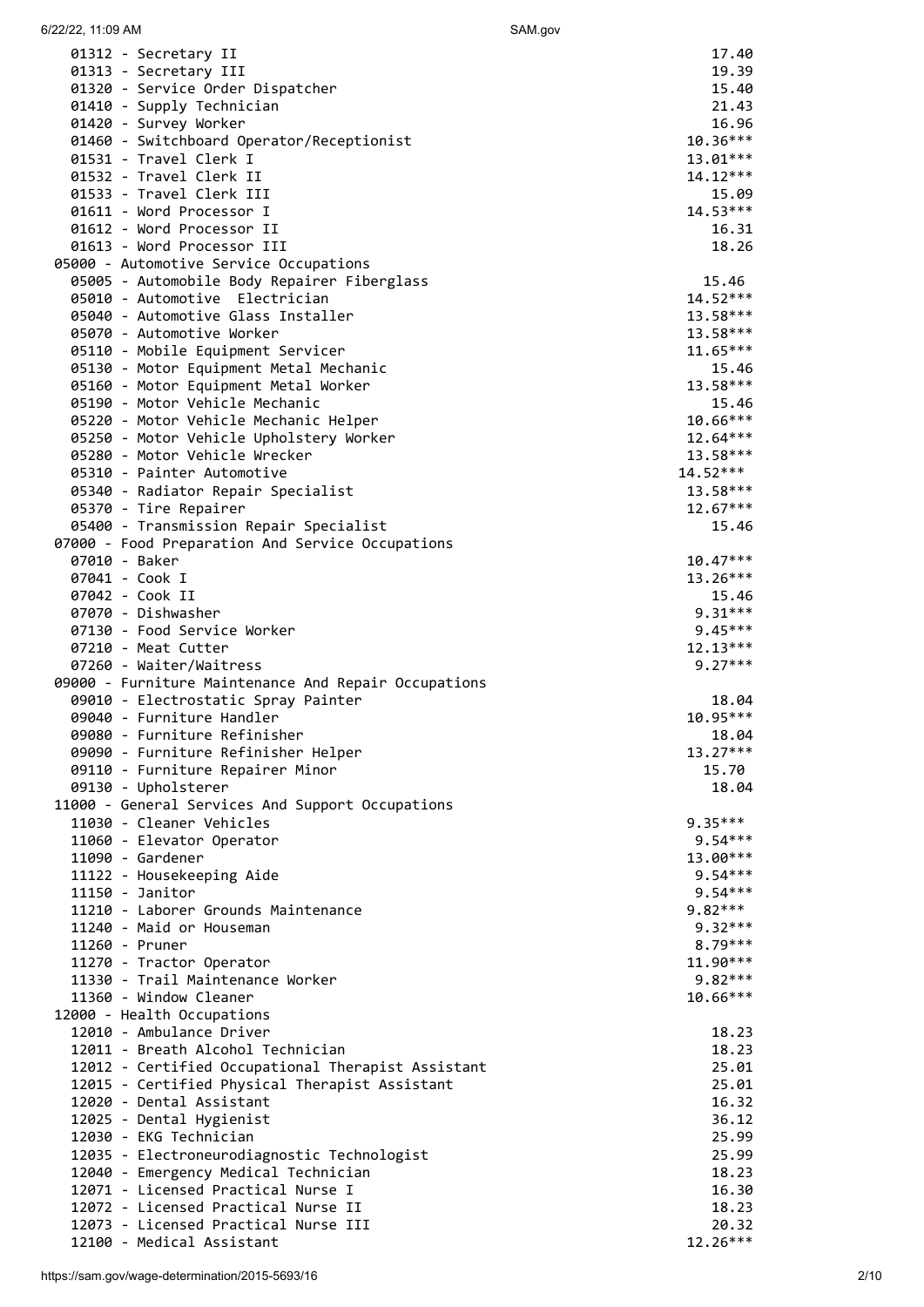6/22/22, 11:09 AM SAM.gov

| 12130 - Medical Laboratory Technician                   |         | 18.82          |
|---------------------------------------------------------|---------|----------------|
| 12160 - Medical Record Clerk                            |         | $13.61***$     |
| 12190 - Medical Record Technician                       |         | 17.77          |
| 12195 - Medical Transcriptionist                        |         | 16.30          |
| 12210 - Nuclear Medicine Technologist                   |         | 40.06          |
| 12221 - Nursing Assistant I                             |         | $11.34***$     |
| 12222 - Nursing Assistant II                            |         | $12.75***$     |
| 12223 - Nursing Assistant III                           |         | 13.91***       |
| 12224 - Nursing Assistant IV                            |         | 15.61          |
| 12235 - Optical Dispenser                               |         | 18.23          |
| 12236 - Optical Technician                              |         | 16.30          |
| 12250 - Pharmacy Technician                             |         | 15.49          |
| 12280 - Phlebotomist                                    |         | 16.30          |
| 12305 - Radiologic Technologist                         |         | 25.33          |
| 12311 - Registered Nurse I                              |         | 23.18          |
| 12312 - Registered Nurse II                             |         | 28.36          |
| 12313 - Registered Nurse II Specialist                  |         | 28.36          |
| 12314 - Registered Nurse III                            |         | 34.32          |
| 12315 - Registered Nurse III Anesthetist                |         | 34.32          |
| 12316 - Registered Nurse IV                             |         | 41.13          |
| 12317 - Scheduler (Drug and Alcohol Testing)            |         | 22.58          |
| 12320 - Substance Abuse Treatment Counselor             |         | 22.58          |
| 13000 - Information And Arts Occupations                |         |                |
| 13011 - Exhibits Specialist I                           |         | 21.20          |
| 13012 - Exhibits Specialist II                          |         | 26.27          |
| 13013 - Exhibits Specialist III                         |         | 32.13          |
| 13041 - Illustrator I                                   |         | 21.20          |
| 13042 - Illustrator II<br>13043 - Illustrator III       |         | 26.27          |
| 13047 - Librarian                                       |         | 32.13<br>29.09 |
| 13050 - Library Aide/Clerk                              |         | 16.88          |
| 13054 - Library Information Technology Systems          |         | 26.27          |
| Administrator                                           |         |                |
| 13058 - Library Technician                              |         | 16.64          |
| 13061 - Media Specialist I                              |         | 18.96          |
| 13062 - Media Specialist II                             |         | 21.20          |
| 13063 - Media Specialist III                            |         | 23.63          |
| 13071 - Photographer I                                  |         | 18.96          |
| 13072 - Photographer II                                 |         | 21.20          |
| 13073 - Photographer III                                |         | 26.27          |
| 13074 - Photographer IV                                 |         | 32.13          |
| 13075 - Photographer V                                  |         | 38.88          |
| 13090 - Technical Order Library Clerk                   |         | 21.20          |
| 13110 - Video Teleconference Technician                 |         | 18.96          |
| 14000 - Information Technology Occupations              |         |                |
| 14041 - Computer Operator I                             |         | 15.71          |
| 14042 - Computer Operator II                            |         | 17.22          |
| 14043 - Computer Operator III                           |         | 19.19          |
| 14044 - Computer Operator IV                            |         | 21.33          |
| 14045 - Computer Operator V                             |         | 23.62          |
| 14071 - Computer Programmer I                           | (see 1) | 15.73          |
| 14072 - Computer Programmer II                          | (see 1) | 19.50          |
| 14073 - Computer Programmer III                         | (see 1) | 23.84          |
| 14074 - Computer Programmer IV                          | (see 1) |                |
| 14101 - Computer Systems Analyst I                      | (see 1) | 24.23          |
| 14102 - Computer Systems Analyst II                     | (see 1) |                |
| 14103 - Computer Systems Analyst III                    | (see 1) |                |
| 14150 - Peripheral Equipment Operator                   |         | 15.71          |
| 14160 - Personal Computer Support Technician            |         | 21.33          |
| 14170 - System Support Specialist                       |         | 21.24          |
| 15000 - Instructional Occupations                       |         |                |
| 15010 - Aircrew Training Devices Instructor (Non-Rated) |         | 24.23          |
| 15020 - Aircrew Training Devices Instructor (Rated)     |         | 29.32          |
| 15030 - Air Crew Training Devices Instructor (Pilot)    |         | 34.91          |
| 15050 - Computer Based Training Specialist / Instructor |         | 24.23          |
| 15060 - Educational Technologist                        |         | 27.61          |
| 15070 - Flight Instructor (Pilot)                       |         | 34.91          |
| 15080 - Graphic Artist                                  |         | 20.47          |
| 15085 - Maintenance Test Pilot Fixed Jet/Prop           |         | 34.91          |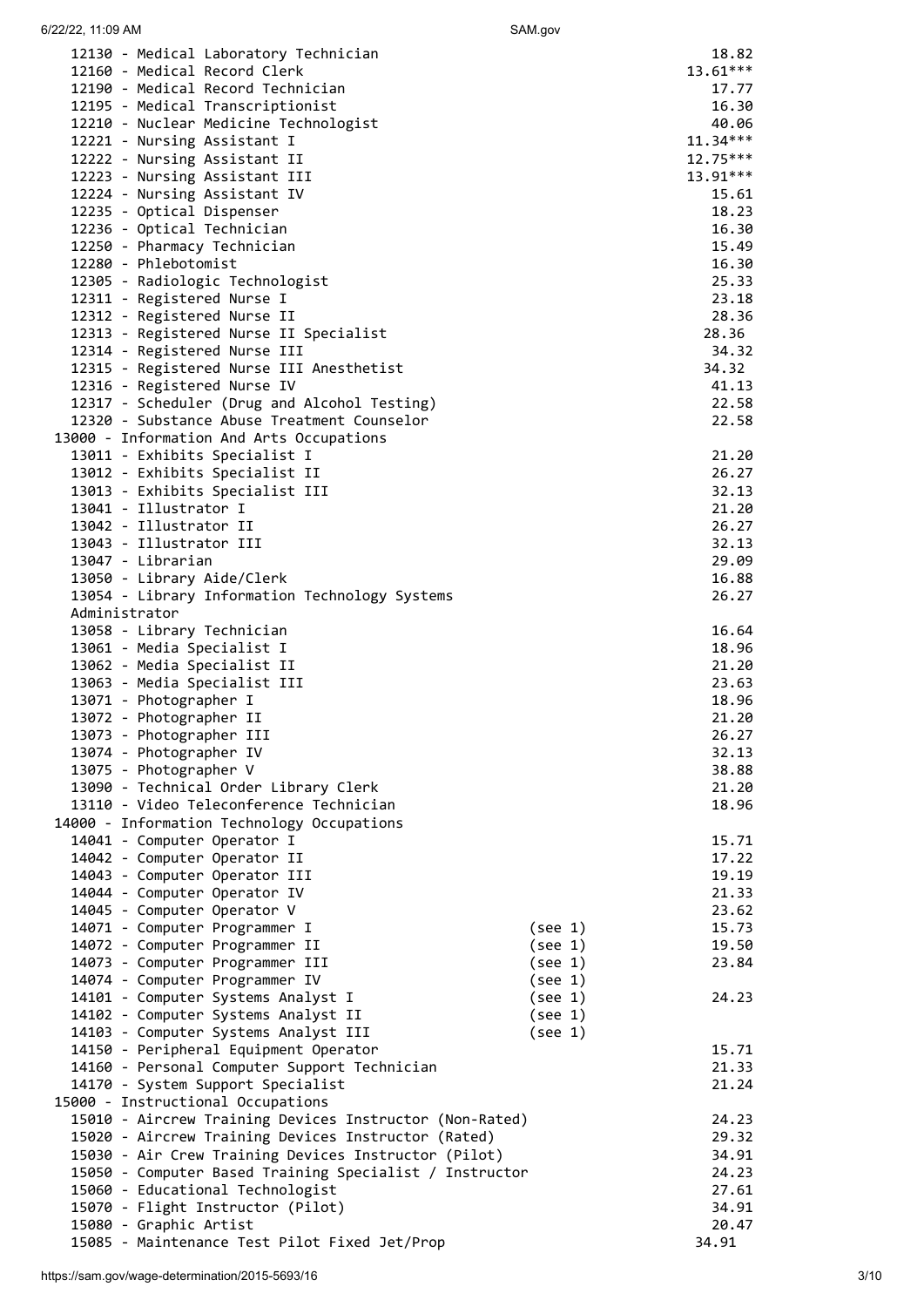| 6/22/22, 11:09 AM                                                                      | SAM.gov                  |
|----------------------------------------------------------------------------------------|--------------------------|
| 15086 - Maintenance Test Pilot Rotary Wing                                             | 34.91                    |
| 15088 - Non-Maintenance Test/Co-Pilot                                                  | 34.91                    |
| 15090 - Technical Instructor<br>15095 - Technical Instructor/Course Developer          | 17.67<br>23.78           |
| 15110 - Test Proctor                                                                   | 15.70                    |
| 15120 - Tutor                                                                          | 15.70                    |
| 16000 - Laundry Dry-Cleaning Pressing And Related Occupations                          |                          |
| 16010 - Assembler                                                                      | $10.12***$               |
| 16030 - Counter Attendant<br>16040 - Dry Cleaner                                       | $10.12***$<br>$11.56***$ |
| 16070 - Finisher Flatwork Machine                                                      | $10.12***$               |
| 16090 - Presser Hand                                                                   | $10.12***$               |
| 16110 - Presser Machine Drycleaning                                                    | $10.12***$               |
| 16130 - Presser Machine Shirts                                                         | $10.12***$               |
| 16160 - Presser Machine Wearing Apparel Laundry<br>16190 - Sewing Machine Operator     | $10.12***$<br>$12.04***$ |
| 16220 - Tailor                                                                         | $12.52***$               |
| 16250 - Washer Machine                                                                 | $10.60***$               |
| 19000 - Machine Tool Operation And Repair Occupations                                  |                          |
| 19010 - Machine-Tool Operator (Tool Room)                                              | 19.46                    |
| 19040 - Tool And Die Maker<br>21000 - Materials Handling And Packing Occupations       | 24.46                    |
| 21020 - Forklift Operator                                                              | 13.96***                 |
| 21030 - Material Coordinator                                                           | 21.78                    |
| 21040 - Material Expediter                                                             | 21.78                    |
| 21050 - Material Handling Laborer                                                      | $11.37***$               |
| 21071 - Order Filler<br>21080 - Production Line Worker (Food Processing)               | $9.76***$<br>13.96***    |
| 21110 - Shipping Packer                                                                | 17.12                    |
| 21130 - Shipping/Receiving Clerk                                                       | 17.12                    |
| 21140 - Store Worker I                                                                 | 15.22                    |
| 21150 - Stock Clerk<br>21210 - Tools And Parts Attendant                               | 21.40<br>13.96***        |
| 21410 - Warehouse Specialist                                                           | 13.96***                 |
| 23000 - Mechanics And Maintenance And Repair Occupations                               |                          |
| 23010 - Aerospace Structural Welder                                                    | 25.04                    |
| 23019 - Aircraft Logs and Records Technician                                           | 19.47                    |
| 23021 - Aircraft Mechanic I<br>23022 - Aircraft Mechanic II                            | 23.84<br>25.04           |
| 23023 - Aircraft Mechanic III                                                          | 26.30                    |
| 23040 - Aircraft Mechanic Helper                                                       | 16.58                    |
| 23050 - Aircraft Painter                                                               | 22.39                    |
| 23060 - Aircraft Servicer<br>23070 - Aircraft Survival Flight Equipment Technician     | 19.47<br>22.39           |
| 23080 - Aircraft Worker                                                                | 21.03                    |
| 23091 - Aircrew Life Support Equipment (ALSE) Mechanic                                 | 21.03                    |
| $\mathbf{I}$                                                                           |                          |
| 23092 - Aircrew Life Support Equipment (ALSE) Mechanic<br>IJ                           | 23.84                    |
| 23110 - Appliance Mechanic                                                             | 19.46                    |
| 23120 - Bicycle Repairer                                                               | 15.61                    |
| 23125 - Cable Splicer                                                                  | 19.59                    |
| 23130 - Carpenter Maintenance<br>23140 - Carpet Layer                                  | 16.07<br>18.20           |
| 23160 - Electrician Maintenance                                                        | 18.05                    |
| 23181 - Electronics Technician Maintenance I                                           | 18.20                    |
| 23182 - Electronics Technician Maintenance II                                          | 19.46                    |
| 23183 - Electronics Technician Maintenance III                                         | 20.72                    |
| 23260 - Fabric Worker<br>23290 - Fire Alarm System Mechanic                            | 16.94<br>16.77           |
| 23310 - Fire Extinguisher Repairer                                                     | 15.61                    |
| 23311 - Fuel Distribution System Mechanic                                              | 20.72                    |
| 23312 - Fuel Distribution System Operator                                              | 15.61                    |
| 23370 - General Maintenance Worker                                                     | 12.01***<br>23.84        |
| 23380 - Ground Support Equipment Mechanic<br>23381 - Ground Support Equipment Servicer | 19.47                    |
| 23382 - Ground Support Equipment Worker                                                | 21.03                    |
| 23391 - Gunsmith I                                                                     | 15.61                    |
| 23392 - Gunsmith II                                                                    | 18.20                    |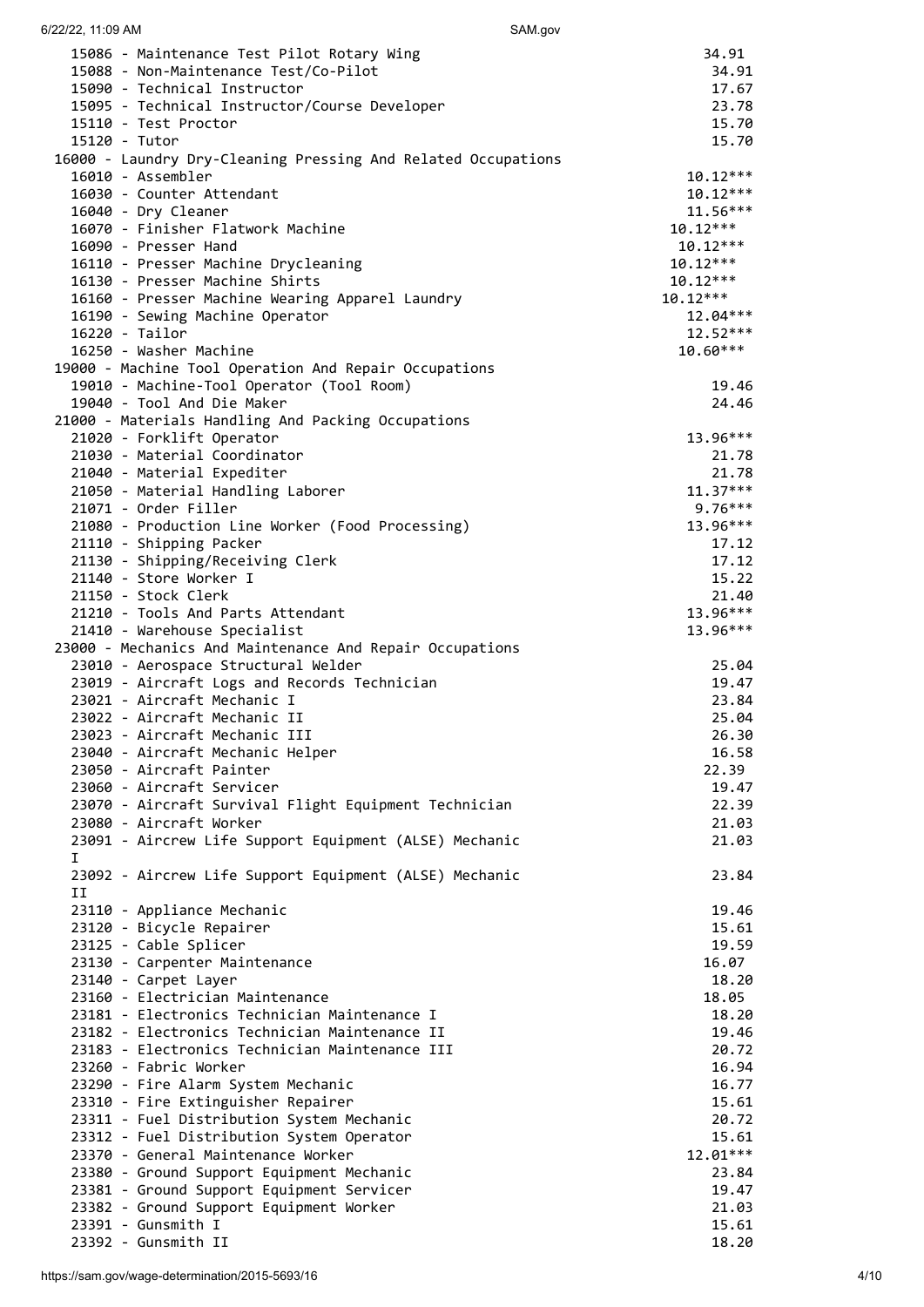| 6/22/22, 11:09 AM                                                                | SAM.gov              |
|----------------------------------------------------------------------------------|----------------------|
| 23393 - Gunsmith III                                                             | 20.72                |
| 23410 - Heating Ventilation And Air-Conditioning                                 | 17.50                |
| Mechanic                                                                         |                      |
| 23411 - Heating Ventilation And Air Contidioning<br>Mechanic (Research Facility) | 18.61                |
| 23430 - Heavy Equipment Mechanic                                                 | 19.27                |
| 23440 - Heavy Equipment Operator                                                 | 17.76                |
| 23460 - Instrument Mechanic                                                      | 20.72                |
| 23465 - Laboratory/Shelter Mechanic                                              | 19.46                |
| 23470 - Laborer                                                                  | $11.37***$           |
| 23510 - Locksmith<br>23530 - Machinery Maintenance Mechanic                      | 19.46<br>23.13       |
| 23550 - Machinist Maintenance                                                    | 20.72                |
| 23580 - Maintenance Trades Helper                                                | $10.67***$           |
| 23591 - Metrology Technician I                                                   | 20.72                |
| 23592 - Metrology Technician II                                                  | 22.03                |
| 23593 - Metrology Technician III                                                 | 23.33                |
| 23640 - Millwright                                                               | 20.72                |
| 23710 - Office Appliance Repairer<br>23760 - Painter Maintenance                 | 19.46<br>14.08***    |
| 23790 - Pipefitter Maintenance                                                   | 18.39                |
| 23810 - Plumber Maintenance                                                      | 17.27                |
| 23820 - Pneudraulic Systems Mechanic                                             | 20.72                |
| 23850 - Rigger                                                                   | 20.72                |
| 23870 - Scale Mechanic                                                           | 18.20                |
| 23890 - Sheet-Metal Worker Maintenance                                           | 17.35                |
| 23910 - Small Engine Mechanic                                                    | 18.20                |
| 23931 - Telecommunications Mechanic I<br>23932 - Telecommunications Mechanic II  | 19.76<br>21.01       |
| 23950 - Telephone Lineman                                                        | 18.24                |
| 23960 - Welder Combination Maintenance                                           | 18.31                |
| 23965 - Well Driller                                                             | 21.13                |
| 23970 - Woodcraft Worker                                                         | 20.71                |
| 23980 - Woodworker                                                               | 15.61                |
| 24000 - Personal Needs Occupations                                               |                      |
| 24550 - Case Manager<br>24570 - Child Care Attendant                             | 15.01<br>$10.09***$  |
| 24580 - Child Care Center Clerk                                                  | 13.25***             |
| 24610 - Chore Aide                                                               | 12.78***             |
| 24620 - Family Readiness And Support Services                                    | 15.01                |
| Coordinator                                                                      |                      |
| 24630 - Homemaker                                                                | 16.12                |
| 25000 - Plant And System Operations Occupations                                  |                      |
| 25010 - Boiler Tender<br>25040 - Sewage Plant Operator                           | 20.72<br>21.59       |
| 25070 - Stationary Engineer                                                      | 20.72                |
| 25190 - Ventilation Equipment Tender                                             | 14.29***             |
| 25210 - Water Treatment Plant Operator                                           | 21.59                |
| 27000 - Protective Service Occupations                                           |                      |
| 27004 - Alarm Monitor                                                            | 10.90***             |
| 27007 - Baggage Inspector                                                        | $9.48***$            |
| 27008 - Corrections Officer<br>27010 - Court Security Officer                    | 12.05***<br>12.05*** |
| 27030 - Detection Dog Handler                                                    | 10.90***             |
| 27040 - Detention Officer                                                        | 12.05***             |
| 27070 - Firefighter                                                              | 12.05***             |
| 27101 - Guard I                                                                  | $9.48***$            |
| 27102 - Guard II                                                                 | 10.90***             |
| 27131 - Police Officer I                                                         | 12.05***             |
| 27132 - Police Officer II                                                        | 13.40***             |
| 28000 - Recreation Occupations<br>28041 - Carnival Equipment Operator            | $13.24***$           |
| 28042 - Carnival Equipment Repairer                                              | 14.46***             |
| 28043 - Carnival Worker                                                          | $9.78***$            |
| 28210 - Gate Attendant/Gate Tender                                               | $13.18***$           |
| 28310 - Lifeguard                                                                | $11.01***$           |
| 28350 - Park Attendant (Aide)                                                    | $14.74***$           |
| 28510 - Recreation Aide/Health Facility Attendant                                | $11.84***$           |
| 28515 - Recreation Specialist                                                    | 18.26                |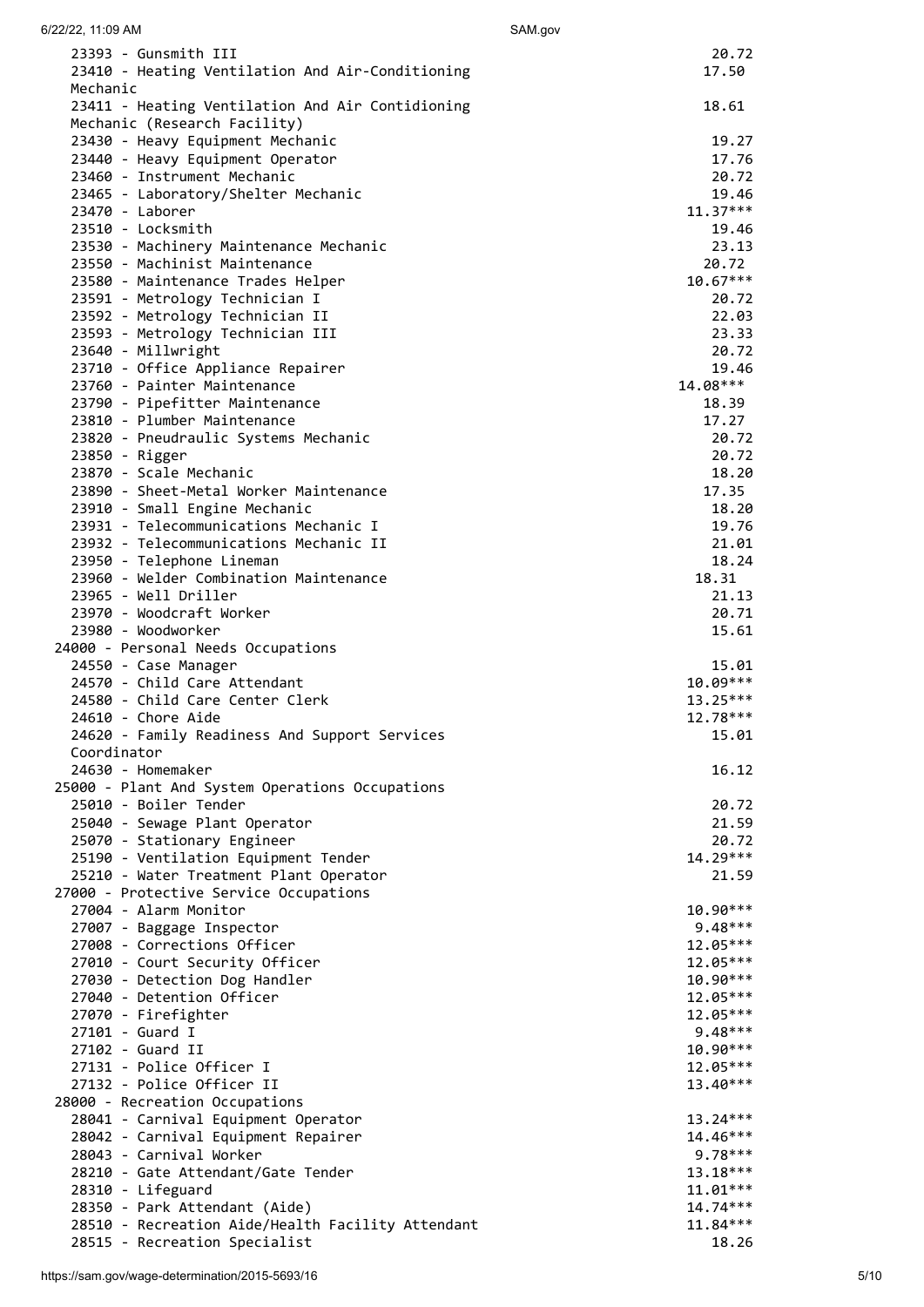SAM.gov

| 28630 - Sports Official                                                     |         | $11.74***$               |
|-----------------------------------------------------------------------------|---------|--------------------------|
| 28690 - Swimming Pool Operator                                              |         | 17.71                    |
| 29000 - Stevedoring/Longshoremen Occupational Services                      |         |                          |
| 29010 - Blocker And Bracer                                                  |         | 25.98                    |
| 29020 - Hatch Tender<br>29030 - Line Handler                                |         | 25.98<br>25.98           |
| 29041 - Stevedore I                                                         |         | 24.18                    |
| 29042 - Stevedore II                                                        |         | 27.79                    |
| 30000 - Technical Occupations                                               |         |                          |
| 30010 - Air Traffic Control Specialist Center (HFO) (see 2)                 |         | 40.29                    |
| 30011 - Air Traffic Control Specialist Station (HFO)                        | (see 2) | 27.78                    |
| 30012 - Air Traffic Control Specialist Terminal (HFO) (see 2)               |         | 30.59                    |
| 30021 - Archeological Technician I                                          |         | 17.49                    |
| 30022 - Archeological Technician II<br>30023 - Archeological Technician III |         | 19.56<br>24.21           |
| 30030 - Cartographic Technician                                             |         | 23.18                    |
| 30040 - Civil Engineering Technician                                        |         | 23.08                    |
| 30051 - Cryogenic Technician I                                              |         | 25.57                    |
| 30052 - Cryogenic Technician II                                             |         | 28.24                    |
| 30061 - Drafter/CAD Operator I                                              |         | 17.49                    |
| 30062 - Drafter/CAD Operator II                                             |         | 19.56                    |
| 30063 - Drafter/CAD Operator III                                            |         | 20.77                    |
| 30064 - Drafter/CAD Operator IV                                             |         | 25.57                    |
| 30081 - Engineering Technician I<br>30082 - Engineering Technician II       |         | $14.84***$<br>16.66      |
| 30083 - Engineering Technician III                                          |         | 18.64                    |
| 30084 - Engineering Technician IV                                           |         | 23.08                    |
| 30085 - Engineering Technician V                                            |         | 28.24                    |
| 30086 - Engineering Technician VI                                           |         | 34.16                    |
| 30090 - Environmental Technician                                            |         | 23.08                    |
| 30095 - Evidence Control Specialist                                         |         | 23.08                    |
| 30210 - Laboratory Technician                                               |         | 20.77                    |
| 30221 - Latent Fingerprint Technician I                                     |         | 25.57                    |
| 30222 - Latent Fingerprint Technician II<br>30240 - Mathematical Technician |         | 28.24                    |
| 30361 - Paralegal/Legal Assistant I                                         |         | 23.34<br>19.54           |
| 30362 - Paralegal/Legal Assistant II                                        |         | 24.21                    |
| 30363 - Paralegal/Legal Assistant III                                       |         | 29.61                    |
| 30364 - Paralegal/Legal Assistant IV                                        |         | 35.83                    |
| 30375 - Petroleum Supply Specialist                                         |         | 28.24                    |
| 30390 - Photo-Optics Technician                                             |         | 21.93                    |
| 30395 - Radiation Control Technician                                        |         | 28.24                    |
| 30461 - Technical Writer I                                                  |         | 23.08                    |
| 30462 - Technical Writer II<br>30463 - Technical Writer III                 |         | 28.24<br>34.16           |
| 30491 - Unexploded Ordnance (UXO) Technician I                              |         | 25.60                    |
| 30492 - Unexploded Ordnance (UXO) Technician II                             |         | 30.98                    |
| 30493 - Unexploded Ordnance (UXO) Technician III                            |         | 37.13                    |
| 30494 - Unexploded (UXO) Safety Escort                                      |         | 25.60                    |
| 30495 - Unexploded (UXO) Sweep Personnel                                    |         | 25.60                    |
| 30501 - Weather Forecaster I                                                |         | 25.57                    |
| 30502 - Weather Forecaster II                                               |         | 31.09                    |
| 30620 - Weather Observer Combined Upper Air Or<br>Surface Programs          | (see 2) | 20.77                    |
| 30621 - Weather Observer Senior                                             | (see 2) | 23.08                    |
| 31000 - Transportation/Mobile Equipment Operation Occupations               |         |                          |
| 31010 - Airplane Pilot                                                      |         | 30.98                    |
| 31020 - Bus Aide                                                            |         | $8.15***$                |
| 31030 - Bus Driver                                                          |         | $10.66***$               |
| 31043 - Driver Courier                                                      |         | $9.69***$                |
| 31260 - Parking and Lot Attendant                                           |         | $9.91***$                |
| 31290 - Shuttle Bus Driver<br>31310 - Taxi Driver                           |         | $11.65***$<br>$11.41***$ |
| 31361 - Truckdriver Light                                                   |         | 10.59***                 |
| 31362 - Truckdriver Medium                                                  |         | $11.61***$               |
| 31363 - Truckdriver Heavy                                                   |         | $14.64***$               |
| 31364 - Truckdriver Tractor-Trailer                                         |         | 14.64***                 |
| 99000 - Miscellaneous Occupations                                           |         |                          |
| 99020 - Cabin Safety Specialist                                             |         | 15.10                    |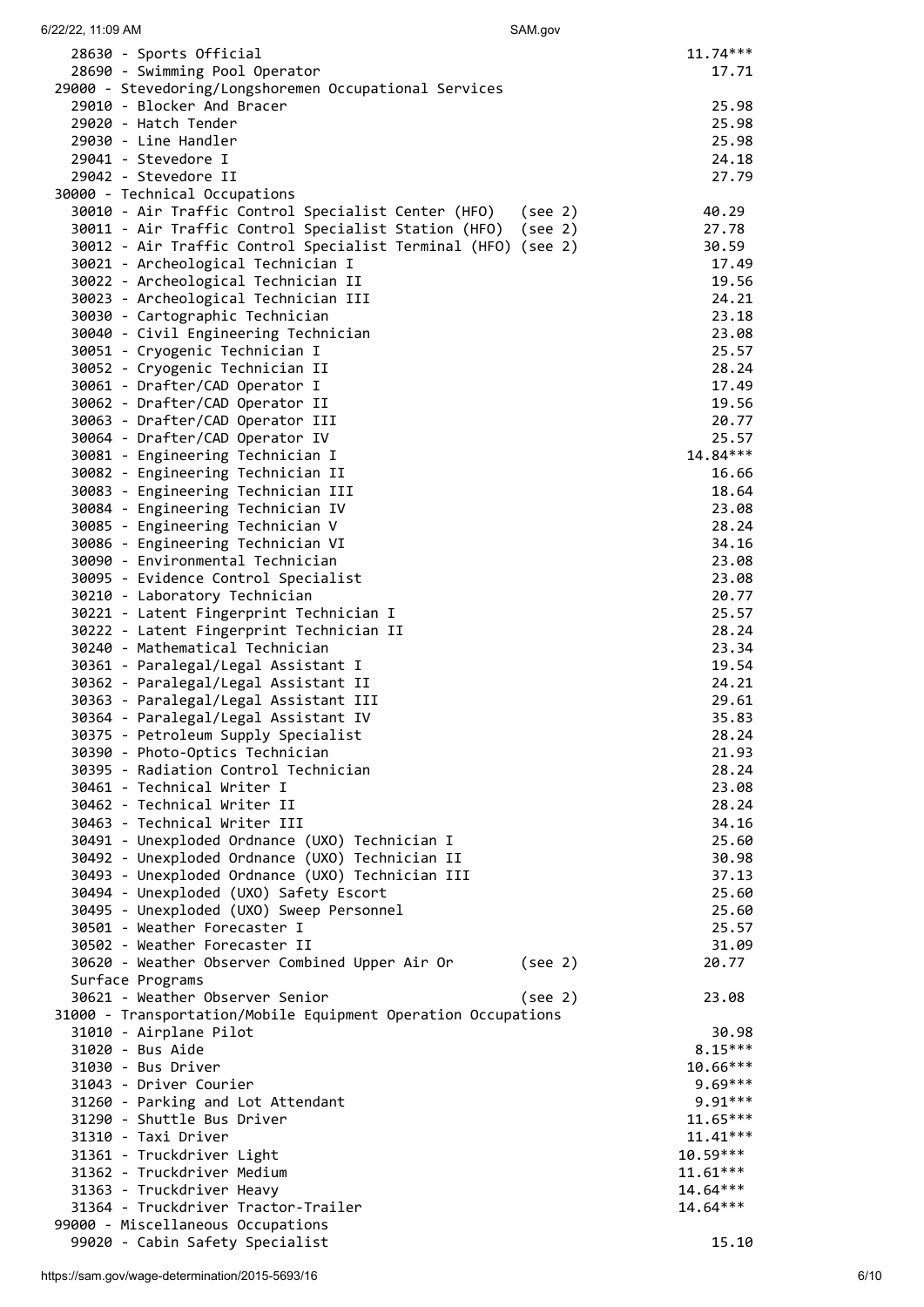| 6/22/22, 11:09 AM                       | SAM.gov    |
|-----------------------------------------|------------|
| 99030 - Cashier                         | $9.63***$  |
| 99050 - Desk Clerk                      | $9.70***$  |
| 99095 - Embalmer                        | 25.60      |
| 99130 - Flight Follower                 | 25.60      |
| 99251 - Laboratory Animal Caretaker I   | 23.38      |
| 99252 - Laboratory Animal Caretaker II  | 25.54      |
| 99260 - Marketing Analyst               | 21.54      |
| 99310 - Mortician                       | 25.60      |
| 99410 - Pest Controller                 | $14.61***$ |
| 99510 - Photofinishing Worker           | $13.45***$ |
| 99710 - Recycling Laborer               | 17.32      |
| 99711 - Recycling Specialist            | 23.38      |
| 99730 - Refuse Collector                | 16.40      |
| 99810 - Sales Clerk                     | $9.87***$  |
| 99820 - School Crossing Guard           | 17.27      |
| 99830 - Survey Party Chief              | 23.01      |
| 99831 - Surveying Aide                  | $13.08***$ |
| 99832 - Surveying Technician            | 17.00      |
| 99840 - Vending Machine Attendant       | 23.38      |
| 99841 - Vending Machine Repairer        | 29.78      |
| 99842 - Vending Machine Repairer Helper | 23.38      |

\*\*\*Workers in this classification may be entitled to a higher minimum wage under Executive Order 14026 (\$15.00 per hour). Please see the Note at the top of the wage determination for more information. Please also note that the minimum wage requirements of Executive Order 14026 are not currently being enforced as to contracts or contract-like instruments entered into with the federal government in connection with seasonal recreational services or seasonal recreational equipment rental for the general public on federal lands.

\_\_\_\_\_\_\_\_\_\_\_\_\_\_\_\_\_\_\_\_\_\_\_\_\_\_\_\_\_\_\_\_\_\_\_\_\_\_\_\_\_\_\_\_\_\_\_\_\_\_\_\_\_\_\_\_\_\_\_\_\_\_\_\_\_\_\_\_\_\_\_\_\_\_\_\_\_\_\_\_\_\_\_\_

ALL OCCUPATIONS LISTED ABOVE RECEIVE THE FOLLOWING BENEFITS:

HEALTH & WELFARE: \$4.60 per hour up to 40 hours per week or \$184.00 per week or \$797.33 per month

HEALTH & WELFARE EO 13706: \$4.23 per hour up to 40 hours per week or \$169.20 per week or \$733.20 per month\*

\*This rate is to be used only when compensating employees for performance on an SCAcovered contract also covered by EO 13706 Establishing Paid Sick Leave for Federal Contractors. A contractor may not receive credit toward its SCA obligations for any paid sick leave provided pursuant to EO 13706.

VACATION: 2 weeks paid vacation after 1 year of service with a contractor or successor; and 4 weeks after 3 years. Length of service includes the whole span of continuous service with the present contractor or successor wherever employed and with the predecessor contractors in the performance of similar work at the same Federal facility. (Reg. 29 CFR 4.173)

HOLIDAYS: A minimum of eleven paid holidays per year: New Year's Day Martin Luther King Jr.'s Birthday Washington's Birthday Memorial Day Juneteenth National Independence Day Independence Day Labor Day Columbus Day Veterans' Day Thanksgiving Day and Christmas Day. (A contractor may substitute for any of the named holidays another day off with pay in accordance with a plan communicated to the employees involved.) (See 29 CFR 4.174)

# THE OCCUPATIONS WHICH HAVE NUMBERED FOOTNOTES IN PARENTHESES RECEIVE THE FOLLOWING:

1) COMPUTER EMPLOYEES: Under the SCA at section 8(b) this wage determination does not apply to any employee who individually qualifies as a bona fide executive administrative or professional employee as defined in 29 C.F.R. Part 541. Because most Computer System Analysts and Computer Programmers who are compensated at a rate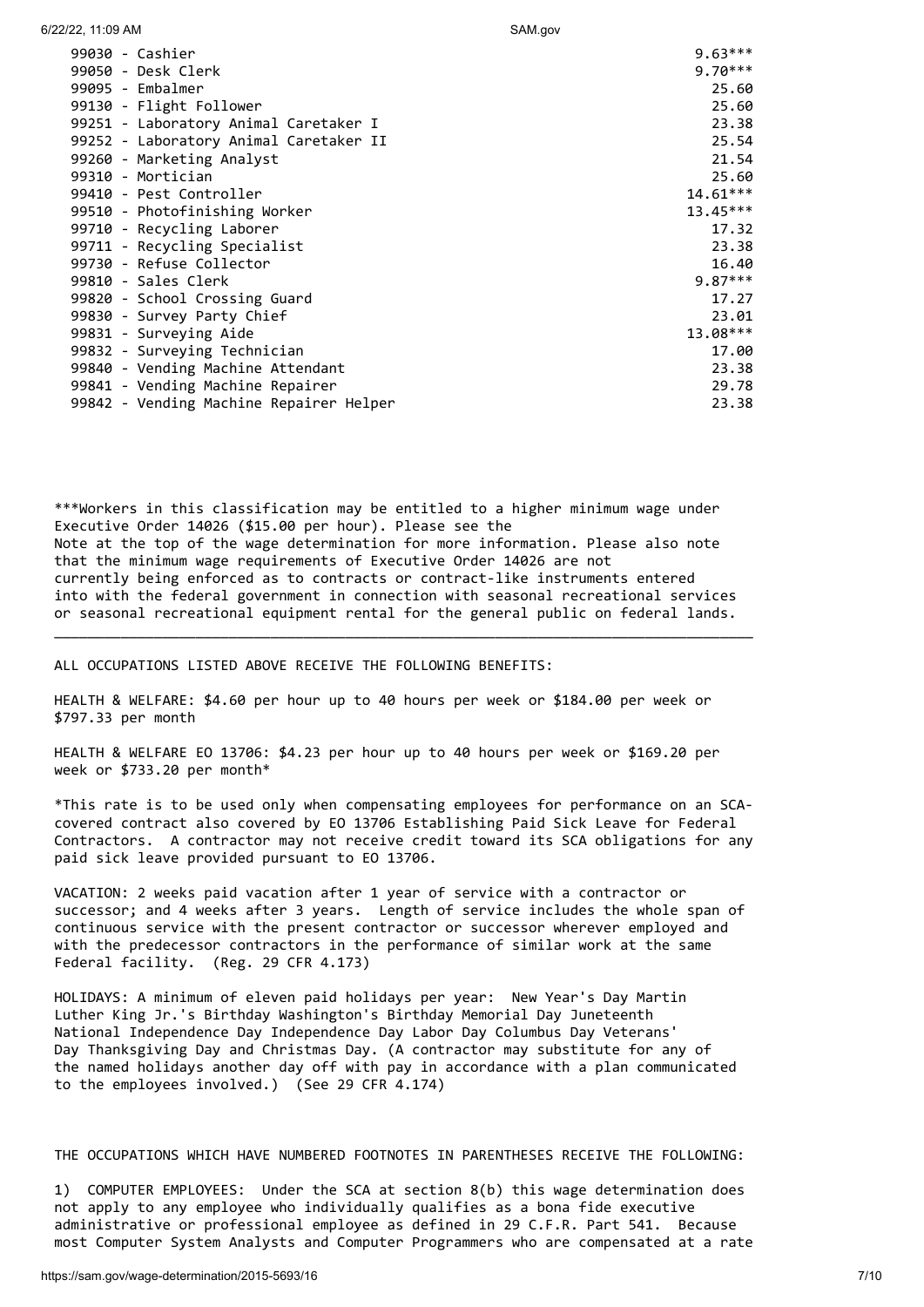not less than \$27.63 (or on a salary or fee basis at a rate not less than \$455 per week) an hour would likely qualify as exempt computer professionals (29 C.F.R. 541. 400) wage rates may not be listed on this wage determination for all occupations within those job families. In addition because this wage determination may not list a wage rate for some or all occupations within those job families if the survey data indicates that the prevailing wage rate for the occupation equals or exceeds \$27.63 per hour conformances may be necessary for certain nonexempt employees. For example if an individual employee is nonexempt but nevertheless performs duties within the scope of one of the Computer Systems Analyst or Computer Programmer occupations for which this wage determination does not specify an SCA wage rate then the wage rate for that employee must be conformed in accordance with the conformance procedures described in the conformance note included on this wage determination.

Additionally because job titles vary widely and change quickly in the computer industry job titles are not determinative of the application of the computer professional exemption. Therefore the exemption applies only to computer employees who satisfy the compensation requirements and whose primary duty consists of:

 (1) The application of systems analysis techniques and procedures including consulting with users to determine hardware software or system functional specifications;

 (2) The design development documentation analysis creation testing or modification of computer systems or programs including prototypes based on and related to user or system design specifications;

 (3) The design documentation testing creation or modification of computer programs related to machine operating systems; or

 (4) A combination of the aforementioned duties the performance of which requires the same level of skills. (29 C.F.R. 541.400).

2) AIR TRAFFIC CONTROLLERS AND WEATHER OBSERVERS - NIGHT PAY & SUNDAY PAY: If you work at night as part of a regular tour of duty you will earn a night differential and receive an additional 10% of basic pay for any hours worked between 6pm and 6am. If you are a full-time employed (40 hours a week) and Sunday is part of your regularly scheduled workweek you are paid at your rate of basic pay plus a Sunday premium of 25% of your basic rate for each hour of Sunday work which is not overtime (i.e. occasional work on Sunday outside the normal tour of duty is considered overtime work).

## \*\* HAZARDOUS PAY DIFFERENTIAL \*\*

An 8 percent differential is applicable to employees employed in a position that represents a high degree of hazard when working with or in close proximity to ordnance explosives and incendiary materials. This includes work such as screening blending dying mixing and pressing of sensitive ordnance explosives and pyrotechnic compositions such as lead azide black powder and photoflash powder. All dry-house activities involving propellants or explosives. Demilitarization modification renovation demolition and maintenance operations on sensitive ordnance explosives and incendiary materials. All operations involving re-grading and cleaning of artillery ranges.

A 4 percent differential is applicable to employees employed in a position that represents a low degree of hazard when working with or in close proximity to ordnance (or employees possibly adjacent to) explosives and incendiary materials which involves potential injury such as laceration of hands face or arms of the employee engaged in the operation irritation of the skin minor burns and the like; minimal damage to immediate or adjacent work area or equipment being used. All operations involving unloading storage and hauling of ordnance explosive and incendiary ordnance material other than small arms ammunition. These differentials are only applicable to work that has been specifically designated by the agency for ordnance explosives and incendiary material differential pay.

### \*\* UNIFORM ALLOWANCE \*\*

If employees are required to wear uniforms in the performance of this contract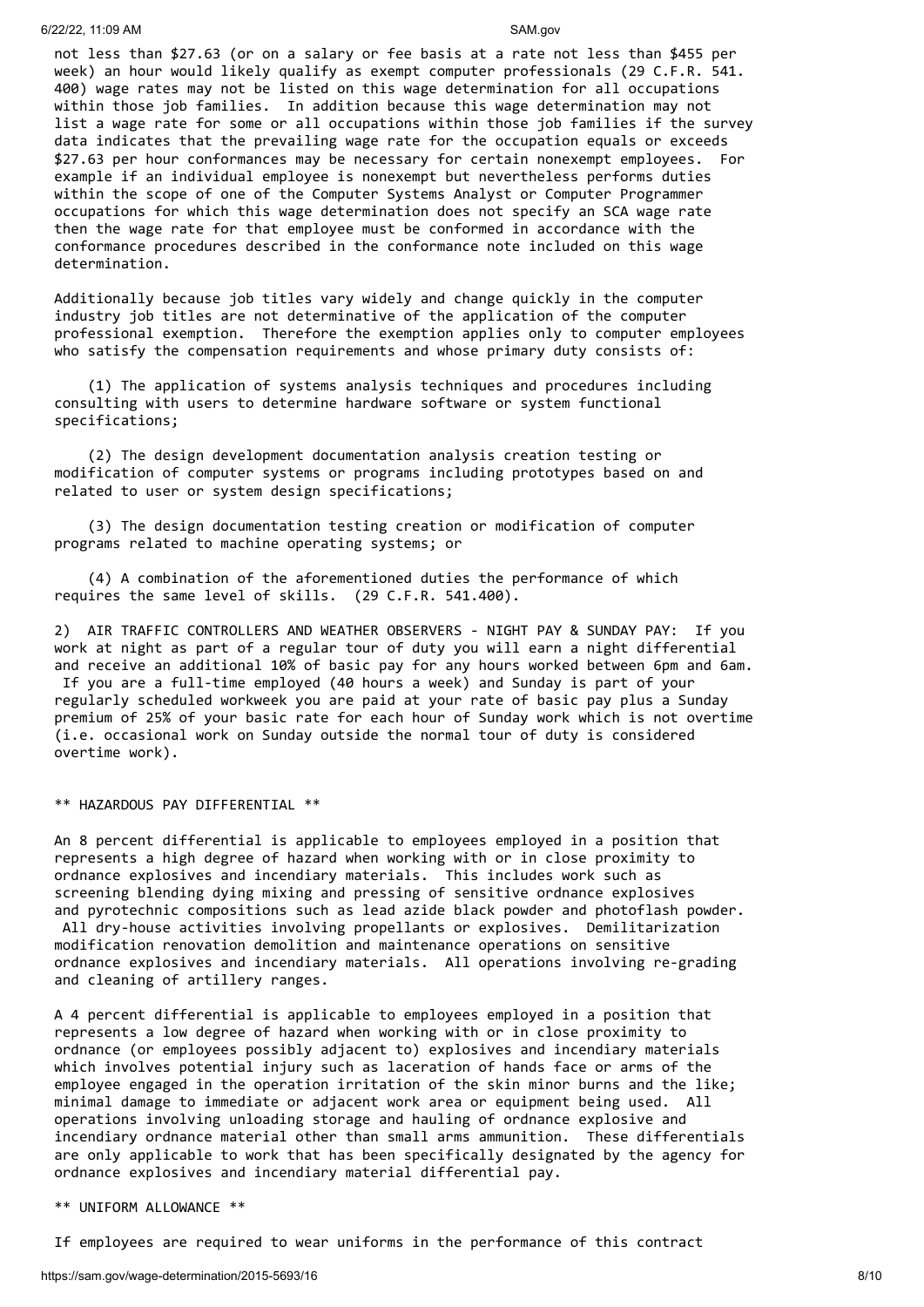(either by the terms of the Government contract by the employer by the state or local law etc.) the cost of furnishing such uniforms and maintaining (by laundering or dry cleaning) such uniforms is an expense that may not be borne by an employee where such cost reduces the hourly rate below that required by the wage determination. The Department of Labor will accept payment in accordance with the following standards as compliance:

The contractor or subcontractor is required to furnish all employees with an adequate number of uniforms without cost or to reimburse employees for the actual cost of the uniforms. In addition where uniform cleaning and maintenance is made the responsibility of the employee all contractors and subcontractors subject to this wage determination shall (in the absence of a bona fide collective bargaining agreement providing for a different amount or the furnishing of contrary affirmative proof as to the actual cost) reimburse all employees for such cleaning and maintenance at a rate of \$3.35 per week (or \$.67 cents per day). However in those instances where the uniforms furnished are made of ""wash and wear"" materials may be routinely washed and dried with other personal garments and do not require any special treatment such as dry cleaning daily washing or commercial laundering in order to meet the cleanliness or appearance standards set by the terms of the Government contract by the contractor by law or by the nature of the work there is no requirement that employees be reimbursed for uniform maintenance costs.

\*\* SERVICE CONTRACT ACT DIRECTORY OF OCCUPATIONS \*\*

The duties of employees under job titles listed are those described in the ""Service Contract Act Directory of Occupations"" Fifth Edition (Revision 1) dated September 2015 unless otherwise indicated.

\*\* REQUEST FOR AUTHORIZATION OF ADDITIONAL CLASSIFICATION AND WAGE RATE Standard Form 1444 (SF-1444) \*\*

Conformance Process:

The contracting officer shall require that any class of service employee which is not listed herein and which is to be employed under the contract (i.e. the work to be performed is not performed by any classification listed in the wage determination) be classified by the contractor so as to provide a reasonable relationship (i.e. appropriate level of skill comparison) between such unlisted classifications and the classifications listed in the wage determination (See 29 CFR  $4.6(b)(2)(i)$ . Such conforming procedures shall be initiated by the contractor prior to the performance of contract work by such unlisted class(es) of employees (See 29 CFR  $4.6(b)(2)(ii)$ ). The Wage and Hour Division shall make a final determination of conformed classification wage rate and/or fringe benefits which shall be paid to all employees performing in the classification from the first day of work on which contract work is performed by them in the classification. Failure to pay such unlisted employees the compensation agreed upon by the interested parties and/or fully determined by the Wage and Hour Division retroactive to the date such class of employees commenced contract work shall be a violation of the Act and this contract. (See 29 CFR  $4.6(b)(2)(v)$ ). When multiple wage determinations are included in a contract a separate SF-1444 should be prepared for each wage determination to which a class(es) is to be conformed.

The process for preparing a conformance request is as follows:

1) When preparing the bid the contractor identifies the need for a conformed occupation(s) and computes a proposed rate(s).

2) After contract award the contractor prepares a written report listing in order the proposed classification title(s) a Federal grade equivalency (FGE) for each proposed classification(s) job description(s) and rationale for proposed wage rate(s) including information regarding the agreement or disagreement of the authorized representative of the employees involved or where there is no authorized representative the employees themselves. This report should be submitted to the contracting officer no later than 30 days after such unlisted class(es) of employees performs any contract work.

3) The contracting officer reviews the proposed action and promptly submits a report of the action together with the agency's recommendations and pertinent information including the position of the contractor and the employees to the U.S.